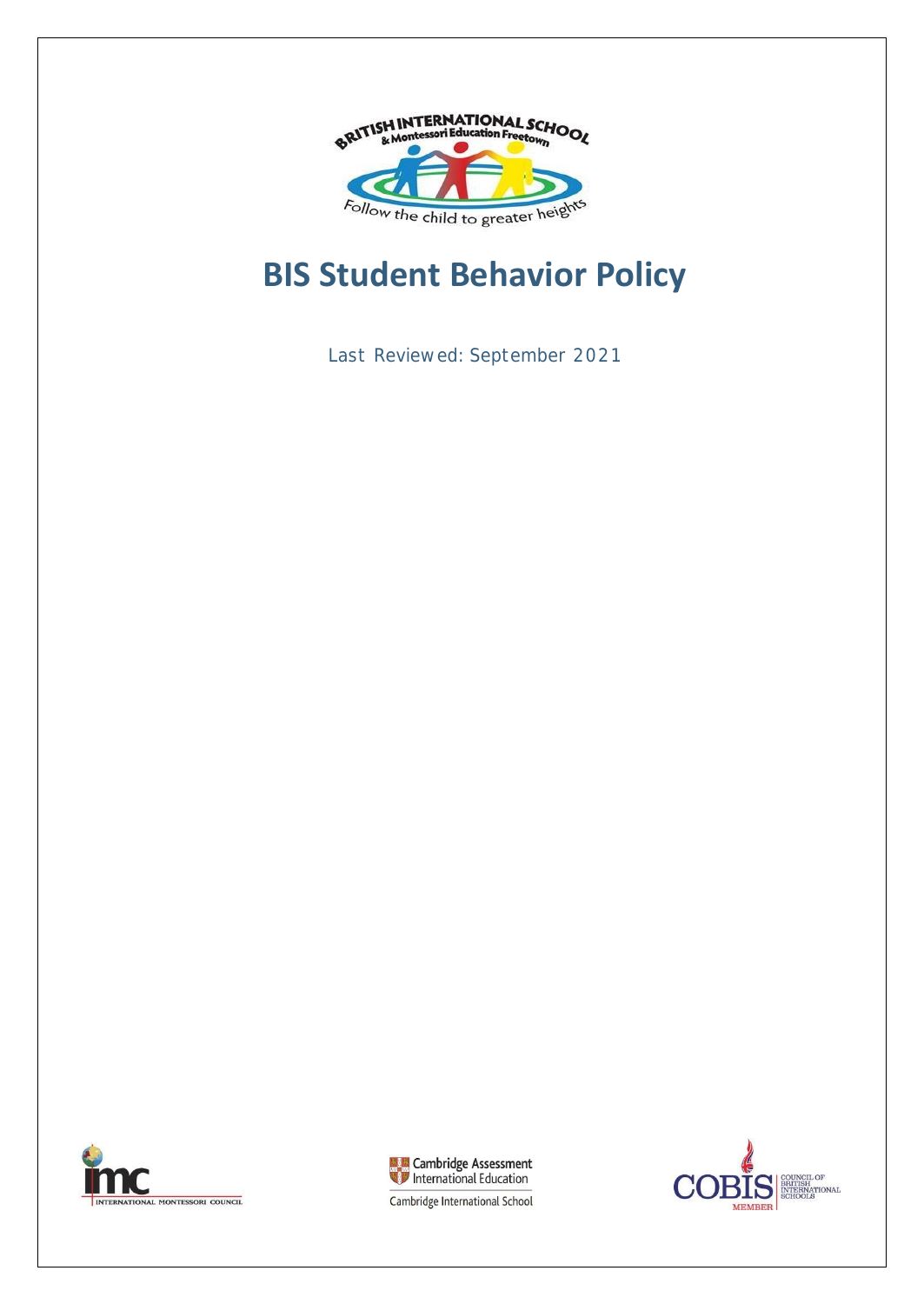### BIS STUDENT BEVIOUR POLICY

#### INTRODUCTION AND SCOPE

The British International School and Montessori Education, Freetown expects high standards of behaviour from its students. These standards are modelled by the adults that work in the school and students are expected to follow their example. Students are expected to be responsible to themselves and to others in all aspects of their lives. At school, this involves behaving in ways which enable themselves and their peers to learn effectively.

#### AIMS

In accordance with British Learner attributes and school wide learning goals, by upholding high expectations of behaviour, BIS aims to ensure that every individual is recognised as a valued member of the school and that an environment is established that enables students to:

- Be thoughtful: respectful, sensitive, and polite to others
- Be aware of their own rights and their responsibilities
- Be a team player and know that their behaviour has consequences for themselves and others
- Feel safe, respected, and cared for
- Feel able to take risks and relish challenges to learn
- Be self-assured

#### IN THE PRIMARY SCHOOL Reinforcing expectations

Throughout the school individual classes generate classroom rules. These are the behaviours required to be an effective learner, to be a responsible citizen and to ensure the health and well-being of the school community.

Consequences are made clear regarding inappropriate behaviour that does not meet the school's expectations. All members of staff promote positive behaviour, through the public and private recognition of what is good, in a variety of ways:

- Through verbal or written praise
- Display of work or effort
- Star of the Week
- Informal gestures
- Verbal acknowledgement
- Giving extra responsibility or jobs
- Visit to another member of staff
- Improvement Assembly
- Email or verbal feedback to parents
- Work published in newsletters and the website

#### Consequences and procedures

There will be occasions when correction of behaviour is necessary. BIS operates a consistent approach to the way this is done. Its teaching and support staff are empowered to create a just, secure, and happy teaching and learning environment. They consistently deal with all forms of negative behaviour following two over-riding rules:

**Be calm:** Students are dealt with **calmly** and **firmly,** referring to the inappropriate behaviour (rather than the child), and explaining clearly why action is being taken, and what that action is.